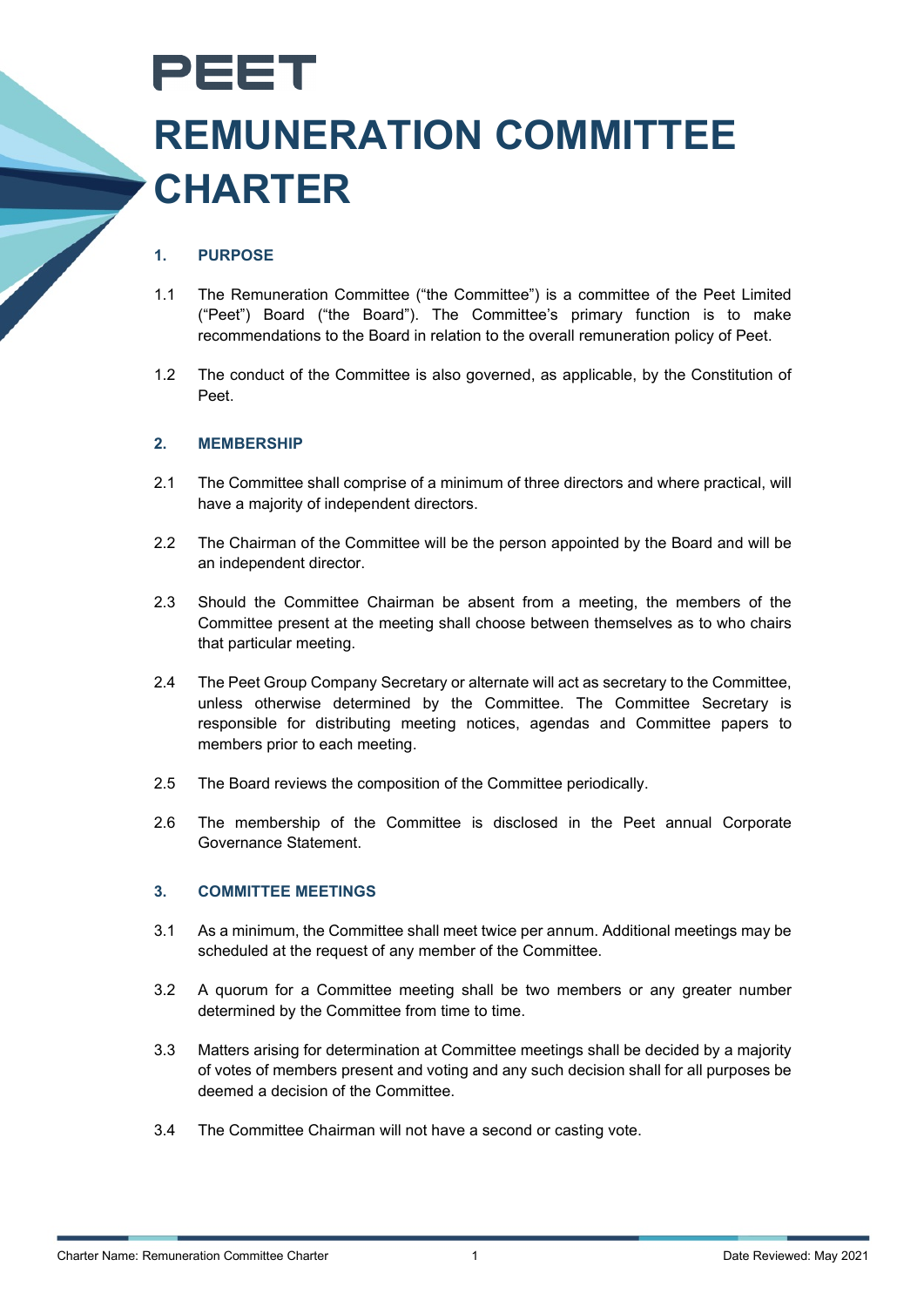3.5 The Committee Chairman may extend an invitation to any person to attend all or part of any meeting of the Committee, including external advisers.

## **4. MANAGEMENT & EXTERNAL ADVISERS**

- 4.1 The Committee has access to management, via the Managing Director and Chief Executive Officer as required and may engage external advisers as considered necessary to assist in fulfilling its relevant duties and responsibilities at the expense of Peet.
- 4.2 Where the Committee seeks advice independently of management, the Committee should engage those advisers directly and request that any advice be provided directly to the Committee (or Chairman of the Committee).

## **5. MINUTES OF MEETINGS**

- 5.1 The proceedings of all meetings are minuted and signed by the Chairman of the Committee or, with the approval of the Committee, any member of the Committee.
- 5.2 Minutes of all Committee meetings are circulated to the Board.

## **6. PRIMARY DUTIES**

- 6.1 The primary duties of the Committee are to make recommendations to the Board on:
- *6.1.1 Non-executive Director Remuneration* Review and make recommendations to the Board on remuneration changes and contractual amendments of non-executive directors.
- *6.1.2 Managing Director & Chief Executive Officer ("MD/CEO") & Direct Reports* Review and make recommendations to the Board on the specific base and short and long-term remuneration arrangements of the MD/CEO and, in consultation with the MD/CEO, where applicable, the direct reports to the MD/CEO (including any performance targets and assessment against those targets).

#### *6.1.3 Remuneration of other Senior Managers*

In consultation with the MD/CEO, the broad level and nature of participation by senior managers (other than direct reports to the MD/CEO) in Peet's long-term incentive plans (including any performance targets and assessment against those targets).

*6.1.4 Incentive Plans* 

Review and recommend any proposed new incentive plans to the Board for approval or the amendment of the terms of any existing incentive plans.

*6.1.5 Remuneration Report*

Oversee management's preparation of the annual remuneration report for inclusion in Peet's annual report and recommend the report to the Board for approval.

#### *6.1.6 Workplace Gender Equality*

Review, at least annually:

- remuneration by gender;